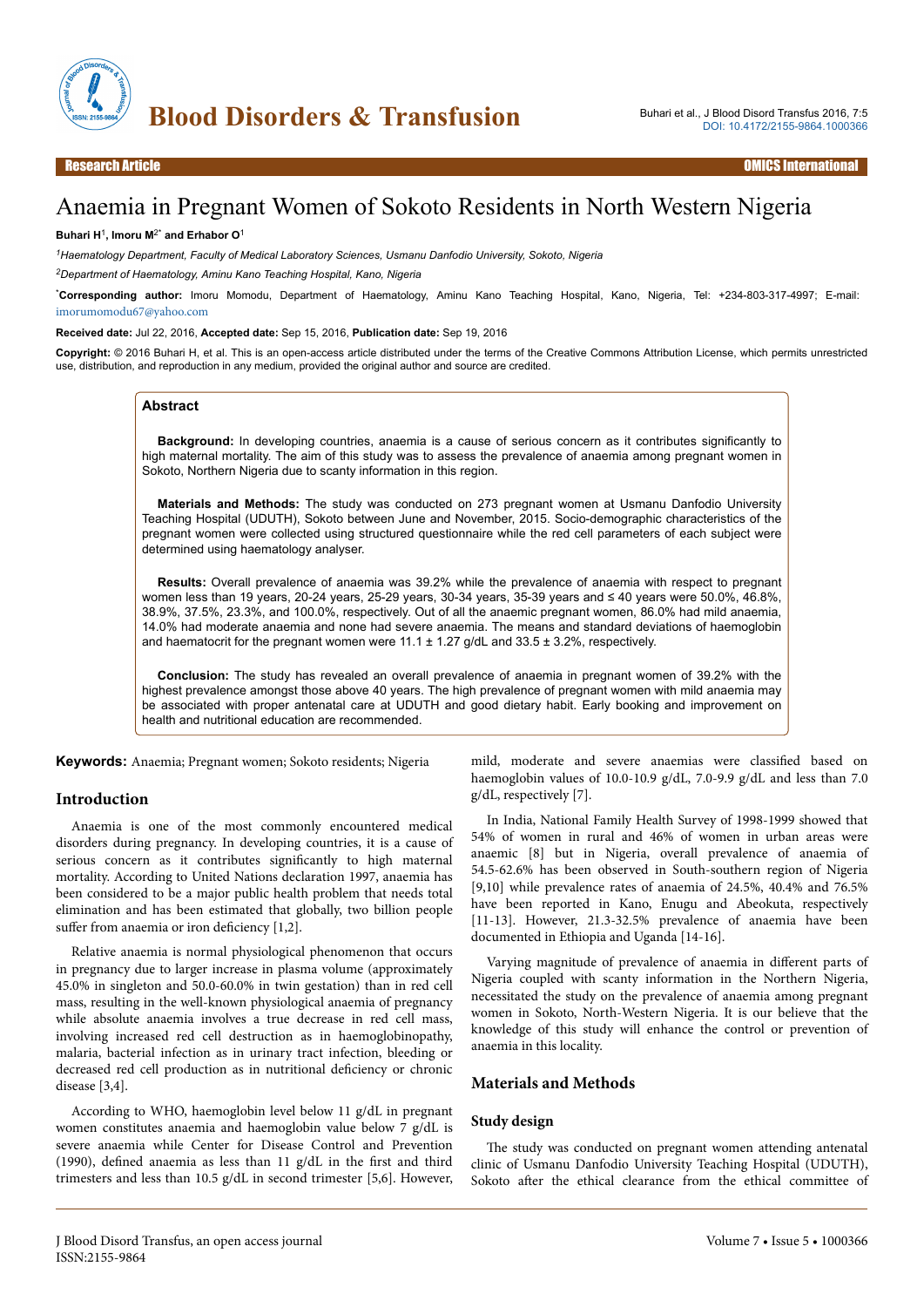UDUTH and informed consent sought from all the participants. A total of 273 pregnant women using the sample size's formula of Areoye [17], aged 18-42 years, were enrolled in this study between June and November, 2015.

Pregnant women who gave informed consent and resident in Sokoto State of Nigeria were included in this study while the pregnant women with bleeding disorders and/or receiving therapy for anaemia and those ones who refused to give informed consent were excluded from the study.

## **Sample collection**

Two milliliters of blood was collected from each subject through the antecubital vein, into the EDTA bottle for the determination of haemoglobin, haematocrit and red cell indices using Mythic 22 CT-2008 haematology analyzer. Нe control reagents were run to check for the accuracy and precision of the haematology analyser.

## **Data collection**

Data on the socio-demographic characteristics of pregnant were collect using structured questionnaire. According to WHO [7], anaemia in pregnancy was defined as haemoglobin <11 g/dL while mild, moderate and severe anaemias were based on haemoglobin measurements of 10.0-10.9 g/dL, 7.0-9.9 g/dL and less than 7 g/dL, respectively. Нese criteria were used in this study.

# **Data analysis**

Data were analysed using statistical package for social sciences (SPSS package) version 20 (SPSS, Chicago, USA). Values were expressed as mean ± standard deviation and comparative analysis was done using chi-square test and graphically (Microsoft Excel 2010). Level of significance was set at  $p<0.05$ .

# **Results**

Table 1 shows the red cell parameters of apparently healthy pregnant women. Нe means and standard deviations of haemoglobin concentration, haematocrit, RBC count, mean cell volume (MCV), mean cell haemoglobin (MCH), mean corpuscular haemoglobin concentration (MCHC) and red cell distribution with (RDW) were 11.1  $\pm$  1.27 g/dL, 33.5  $\pm$  3.2%, 3.63  $\pm$  0.43× 10 ^ 12 /L, 92.9  $\pm$  8.1 fl,  $31.0 \pm 3.0$  pg,  $33.2 \pm 0.43$  g/dL and  $13.7 \pm 1.2$ %, respectively.

Prevalence of anaemia among the pregnant women is revealed in Table 2. Out of 273 of the participants in this study, 107 of them were anaemic (39.2%) using a cut-off level of haemoglobin <11 g/dL.

Effect of age on the prevalence of anaemia among the pregnant women is shown in Table 3. Нe prevalence of anaemia with respect to age groups less than 19 years, 20-24 years, 25-29 years, 30-34 years, 35-39 years, and ≥ 40 years were 50.0%, 46.8%, 38.9%, 37.5%, 23.3%, and 100.0%, respectively. Нe prevalence rates of anaemia with different age groups showed significance ( $p > 0.05$ ).

Table 4 shows the classification of anaemia amongst anaemic pregnant women. Out of all the anaemic pregnant women, 86.0% had mild anaemia, 14.0% had moderate anaemia and none had severe anaemia (0%).

Influence of age on haemoglobin values of pregnant women is shown in Figure 1. There was statistically significant difference in haemoglobin level with age (p<0.05).

| <b>Parameter</b>      | Mean $\pm$ SD (n=273) |
|-----------------------|-----------------------|
| Haemoglobin (g/dL)    | $11.1 \pm 1.27$       |
| Haematocrit (%)       | $33.5 \pm 3.2$        |
| RBC count (×10^12 /L) | $3.63 \pm 0.43$       |
| MCV (fl)              | $92.9 \pm 8.1$        |
| MCH(pq)               | $31.0 \pm 3.0$        |
| $MCHC$ ( $g/dL$ )     | $33.2 \pm 0.43$       |
| <b>RDW</b> (%)        | $13.7 \pm 1.2$        |

Table 1: Red cell parameters of healthy pregnant women in Sokoto.

|                    | Anaemic<br>number | Non-<br>Anaemic<br>number | <b>Total</b><br>number |
|--------------------|-------------------|---------------------------|------------------------|
| Frequency (number) | 107               | 166                       | 273                    |
| Percentage (%)     | 39.2              | 60.8                      | 100.0                  |

Table 2: Prevalence of anaemia among pregnant women.

| Age<br>(years) | Anaemic<br>number (%) | Non-anaemic<br>number (%) | Total<br>number (%) | $\mathbf{X}^2$ | p-value |
|----------------|-----------------------|---------------------------|---------------------|----------------|---------|
| $19$           | 4(50.0)               | 4(50.0)                   | 8(2.9)              |                |         |
| $20 - 24$      | 29(46.8)              | 33(53.2)                  | 62(22.7)            |                |         |
| $25 - 29$      | 42(38.9)              | 66(61.1)                  | 108(39.6)           |                |         |
| 30-34          | 24(37.5)              | 40(62.5)                  | 64(23.4)            | 6.7227         | 0.2421  |
| 35-39          | 7(23.3)               | 23(76.7)                  | 30(11.0)            |                |         |
| >40            | 1(100.0)              | 0(0)                      | 1(0.4)              |                |         |

Table 3: Effect of age on the prevalence of anemia among pregnant women.

| Anaemia classification (%) | Frequency<br>(number) | Percentage |
|----------------------------|-----------------------|------------|
| Mild anaemi                | 92                    | 86.0       |
| Moderate anaemia           | 15                    | 14.0       |
| Severe anaemia             | 0                     | 0          |

Table 4: Classification of anaemia among the anaemic pregnant women.

Page 2 of 4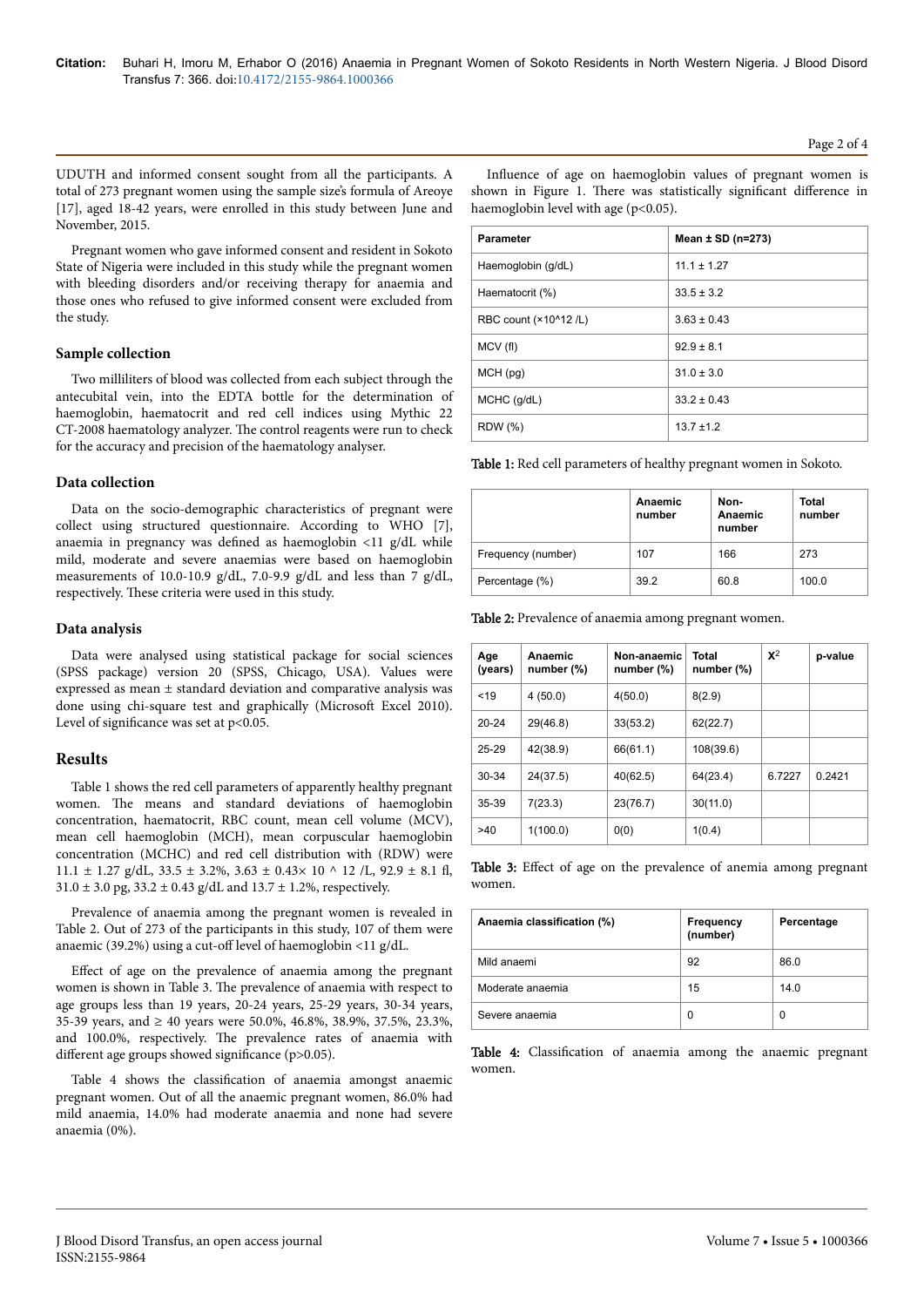



# **Discussion**

Anaemia is one of the most commonly encountered medical disorders during pregnancy and this is of serious concern in developing countries [2].

The revealed mean values of haemoglobin concentration and haematocrit during pregnancy of 11.1  $\pm$  1.27 g/dL and 33.5  $\pm$  3.2%, respectively in this study are in line with the previous reports [9,10,13]. However, these normal values observed in this study may be associated with increased number of non-anaemic pregnant women (60.8%) who must have had improved dietary intakes and proper antenatal care at UDUTH. Mean cell volume, MCH and MCHC levels of  $92.9 \pm 8.1$  fl,  $31.0 \pm 3.0$  pg and  $33.2 \pm 0.43$  g/dL, respectively were observed in this research and they are in agreement with the documented normal ranges [18,19].

The overall prevalence of anaemia (Hb <11.0  $g/dL$ ) among the pregnant women in this study was 39.2% and this agrees with the previous findings  $[16,20,21]$  but it is contrary with the higher prevalence of 54.5-76.5% documented by other researchers [9-11]. However, the low prevalence of anaemia in this study may be associated with environmental factors and regular health education provided by the antenatal clinic.

Out of all the anaemic pregnant women, 86.0% (92/107) had mild anaemia, 14.0% (15/107) had moderate anaemia and none had severe anaemia in our study. These findings are consistent with the earlier reports [10,12,14] but the higher prevalence of mild anemia compared to other types of anaemia in this study may be due to adequate knowledge of the factors that could cause anaemia and good dietary habits by the participants.

The differences in the prevalence rates of anaemia in pregnant women with age groups of less than 19 years, 20-24 years, 25-29 years, 30-34 years, 35-39 years, and >40 years, were not statistically significant in this research and these results are similar to the findings of other authors [15,16]. However, prevalence of anaemia decreases with increasing age but pregnant women above 40 years had the highest prevalence in this study. This observation may be attributed to reduced sample size for those above 40 years and the believe that anaemia in pregnancy increases with rising parity which leads to repeated drain on iron stores [22]. Нe high prevalence of anaemia among the pregnant women less than 19 years in this study, agrees with the observation of previous authors [11,16] but disagrees with the other researcher [9]. However, the high prevalence amongst the teenage mothers may be associated with lack of awareness or poor knowledge of antenatal services and probably failure to book early at the ANC.

Haemoglobin level appeared to increase with increasing age but reduced drastically after the age of 40 years in this study and these findings are in contrary with the previous author [13] who reported decreasing PCV value at advancing maternal age. This observation amongst the aging pregnant women in this study may probably be associated with reduced haemodilution, good antenatal services and improved dietary intakes.

In conclusion, the study has revealed an overall prevalence of anemia in pregnant women of 39.2% with the highest prevalence amongst those above 40 years. Нe high prevalence of pregnant women with mild anaemia amongst other types of anaemia in this study may possibly be associated with awareness on the causes of anaemia, proper antenatal care and good dietary habit. However, early booking for antenatal care and improvement on health and nutrional education